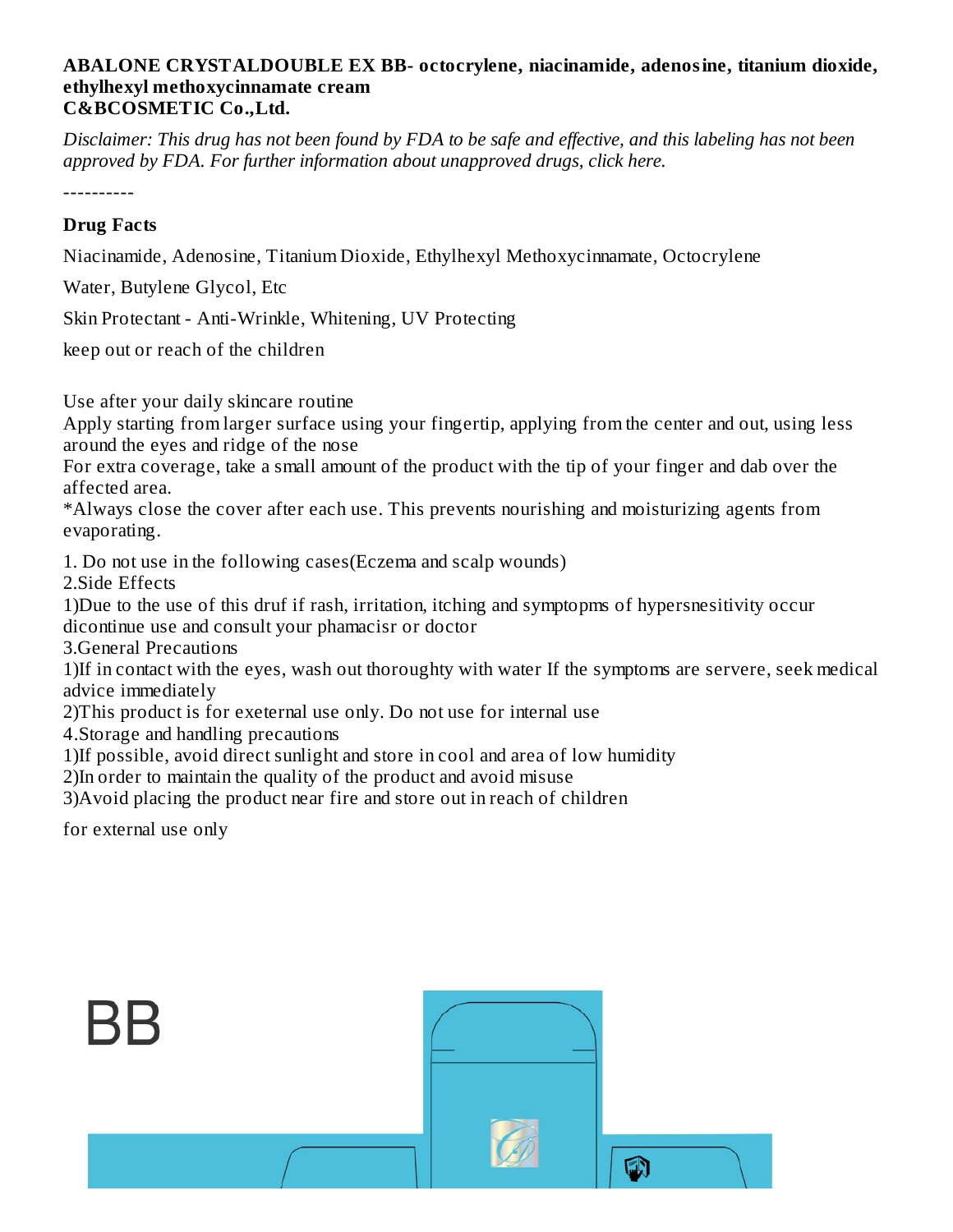

### **ABALONE CRYSTALDOUBLE EX BB**

octocrylene, niacinamide, adenosine, titanium dioxide, ethylhexyl methoxycinnamate cream

| <b>Product Information</b>             |                |                    |                |  |  |  |
|----------------------------------------|----------------|--------------------|----------------|--|--|--|
| <b>Product Type</b>                    | HUMAN OTC DRUG | Item Code (Source) | NDC:60611-0009 |  |  |  |
| <b>Route of Administration</b>         | <b>TOPICAL</b> |                    |                |  |  |  |
|                                        |                |                    |                |  |  |  |
| <b>Active Ingredient/Active Moiety</b> |                |                    |                |  |  |  |